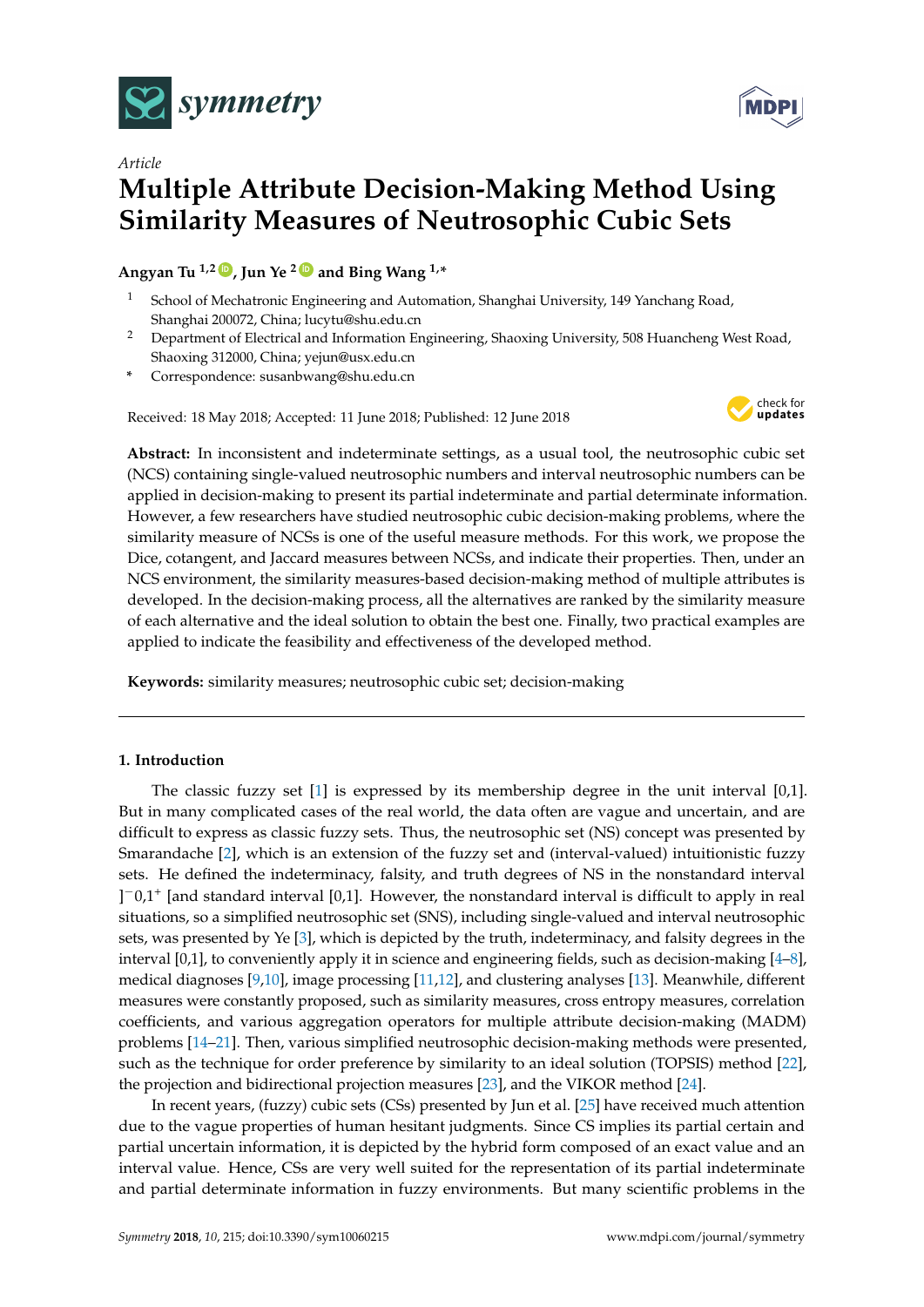real world are very complex. To handle more complicated problems with incomplete, inconsistent, and indeterminate information, Jun et al. [\[26\]](#page-10-5) and Ali et al. [\[27\]](#page-10-6) have introduced neutrosophic cubic sets (NCSs) which contain both single-valued neutrosophic information and interval neutrosophic information, as introduced in References [\[2,](#page-9-1)[28,](#page-10-7)[29\]](#page-10-8). Lu and Ye [\[30\]](#page-10-9) used cosine measures for NCSs for the first time to handle decision-making problems in an NCS setting. Banerjee et al. [\[31\]](#page-10-10) presented MADM problems regarding grey relational analysis in an NCS setting. Pramanik et al. [\[32\]](#page-10-11) introduced a multiple attribute group decision-making method regarding the distance-based similarity measure of NCSs. Ye [\[33\]](#page-10-12) put forward the operational laws and weighted aggregation operators of NCSs and their MADM method in an NCS setting. Then, Shi and Ye [\[34\]](#page-10-13) further proposed the Dombi aggregation operators of NCSs and their MADM method. However, few researchers have studied neutrosophic cubic MADM problems, where the similarity measure of NCSs is one of the useful measure methods. On the other hand, Ye proposed the cosine, Dice, and Jaccard measures of single-valued and interval neutrosophic sets [\[35\]](#page-10-14), the generalized Dice measure of SNSs [\[36\]](#page-10-15), and the single-valued neutrosophic cotangent measures [\[37\]](#page-10-16). Since NCS is combined with an interval neutrosophic set (INS) and a single-valued neutrosophic set (SVNS), we can extend them to NCSs. Motivated by the similarity measures of INSs and SVNSs in the literature [\[35](#page-10-14)[,37\]](#page-10-16), we propose the Dice, cotangent, and Jaccard measures between NCSs to enrich the existing similarity measures of NCSs. Then, a MADM method is developed based on the proposed similarity measures in an NCS setting. Their difference is that the similarity measures in the literature [\[30\]](#page-10-9) only use three cosine measures for MADM problems, but this work proposes the Dice, cotangent, and Jaccard measures for MADM problems in an NCS setting. By comparison with existing decision-making methods [\[30\]](#page-10-9), the decision results show that our similarity measures have better decision-making robustness and discrimination than existing cosine measures [\[30\]](#page-10-9).

The contents of this paper are organized as follows: Section [2](#page-1-0) introduces basic definitions of CSs and NCSs. The similarity measures of NCSs and their properties are presented in Section [3.](#page-2-0) A MADM method is developed by using the three measures of the Dice, cotangent, and Jaccard measures in Section [4.](#page-6-0) In Section [5,](#page-6-1) a practical example is given in an NCS setting to present the applications and the effectiveness of the developed method. Finally, Section [6](#page-9-11) indicates conclusions and future work.

# <span id="page-1-0"></span>**2. Basic Definitions of CSs and NCSs**

Based on the combination of both a fuzzy value and an interval-valued fuzzy number (IVFN), a CS was defined by Jun et al. [\[25\]](#page-10-4).

The CS *Z* in a universe of discourse *Y* is defined by the following form [\[25\]](#page-10-4):

$$
Z = \{y, T(y), \mu(y) | y \in Y\},\
$$

where  $\mu(y)$  is a fuzzy value and  $T(y) = [T^-(y), T^+(y)]$  is an IVFN for  $y \in Y$ . Then, we define

- (i)  $Z = \{y, T(y), \mu(y) | y \in Y\}$  as an internal CS if  $T^-(y) \le \mu(y) \le T^+(y)$  for  $y \in Y$ ;
- (ii)  $Z = \{y, T(y), \mu(y) | y \in Y\}$  as an external CS if  $\mu(y) \notin [T^-(y), T^+(y)]$  for  $y \in Y$ .

When combining a single-valued neutrosophic number (SVNN) with an interval neutrosophic number (INN), CS was extended to NCS by Jun et al. [\[26\]](#page-10-5) and Ali et al. [\[27\]](#page-10-6), which is constructed as an NCS *Z* in *Y* by the following form [\[26](#page-10-5)[,27\]](#page-10-6):

$$
R = \{y, < T(y), \mathcal{U}(y), F(y) > t(y), \mathcal{u}(y), f(y) > y \in Y\},
$$

where  $\langle T(y), U(y), F(y) \rangle$  is an INN for the truth-interval  $T(y) = [T^-(y), T^+(y)] \subseteq [0,1]$ , the falsityinterval  $F(y) = [F^-(y), F^+(y)]$  ⊆[0,1], the indeterminacy-interval  $U(y) = [U^-(y), U^+(y)]$  ⊆[0,1],  $y \in Y$  and  $\langle t(y), u(y), f(y) \rangle$  is an SVNN for the truth, falsity, and indeterminacy degrees *t*(*y*), *f*(*y*), *u*(*y*)  $\in$  [0, 1] and *y*  $\in$  *Y*.

An NCS 
$$
R = \{y, < T(y), u(y), F(y) > t(y), u(y), f(y) > y \in Y\}
$$
 is called [26,27]: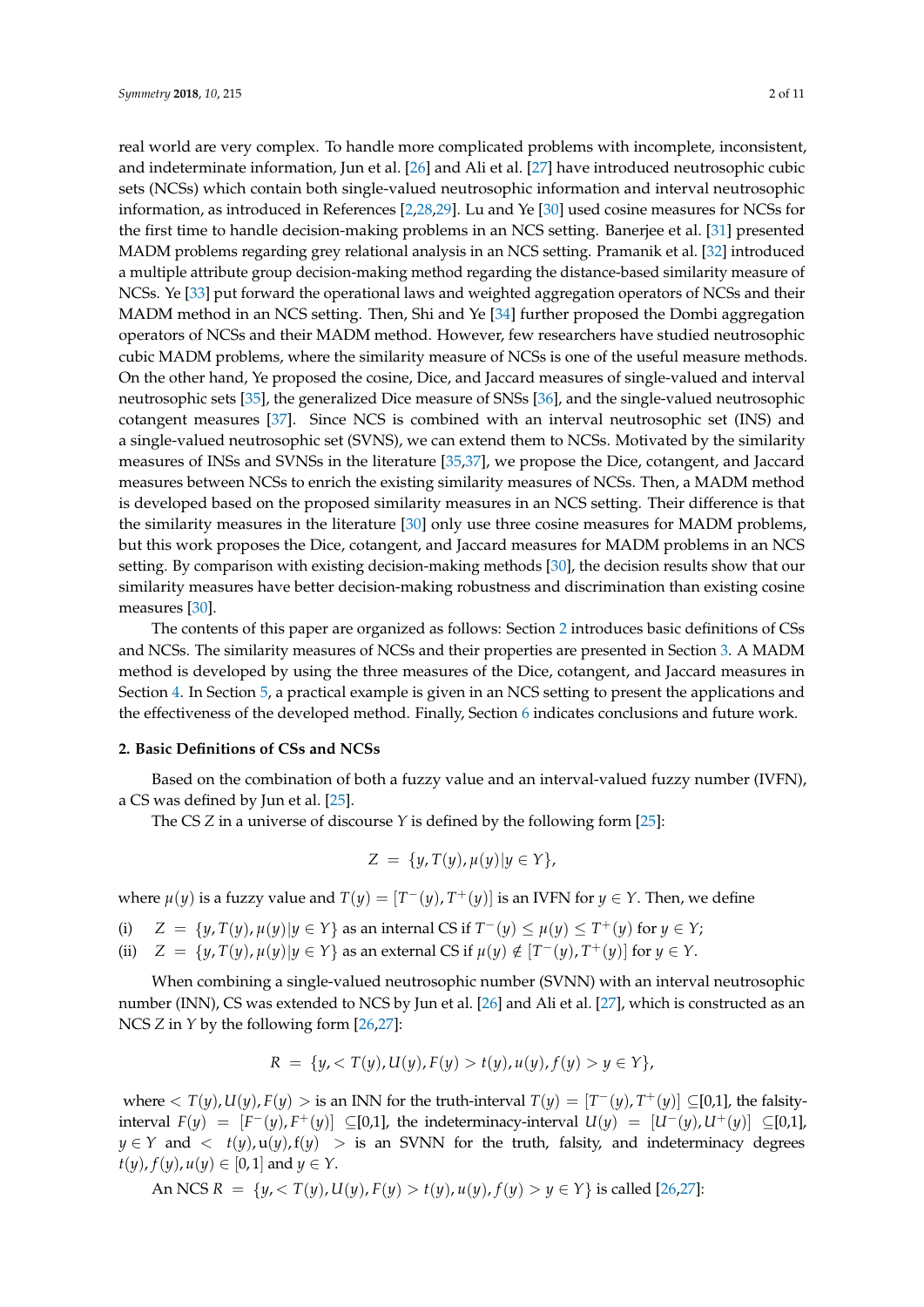- (i) An internal NCS  $R = \{y, \langle T(y), U(y), F(y) \rangle : t(y), u(y), f(y) > y \in Y\}$  if  $T^-(y) \le t(y) \le$ *T*<sup>+</sup>(*y*), *U*<sup>−</sup>(*y*) ≤ *u*(*y*) ≤ *U*<sup>+</sup>(*y*), and *F*<sup>−</sup>(*y*) ≤ *f*(*y*) ≤ *F*<sup>+</sup>(*y*) for *y* ∈ *Y*;
- (ii) An external NCS  $R = \{y, \langle T(y), U(y), F(y) > t(y), u(y), f(y) > y \in Y\}$  if  $t(y) \notin$  $[T^-(y), T^+(y)]$ ,  $u(y) \notin [U^-(y), U^+(y)]$ , and  $f(y) \notin [F^-(y), F^+(y)]$  for  $y \in Y$ .

For the simplified expression, a basic element  $(y, \langle T(y), U(y), F(y) \rangle = t(y), u(y), f(y) > \text{in}$ an NCS *R* is denoted as  $r = \langle \langle T, U, F \rangle, t, u, f \rangle$ , which is called a neutrosophic cubic number (NCN), where  $T, U, F \subseteq [0,1]$  and  $t, u, f \in [0,1]$ , satisfying  $0 \leq T^+(y) + U^+(y) + F^+(y) \leq 3$  and  $0 \leq t + u + f \leq 3.$ 

Let  $r_1 = \left( \langle T_1, U_1, F_1 \rangle \leq t_1, u_1, f_1 \rangle \leq \text{and } r_2 = \left( \langle T_2, U_2, F_2 \rangle \leq t_2, u_2, f_2 \rangle \leq \text{be two NCNs. We can}$ indicate the following relations [\[26](#page-10-5)[,27\]](#page-10-6):

- (1)  $r_1^c = \left( \langle F_1^- \rangle \right)$  $\left[1 - U_1^+, 1 - U_1^-\right]$  $\begin{bmatrix} 1 \\ 1 \end{bmatrix}$ ,  $\begin{bmatrix} T_1^{-1} \\ T_2^{-1} \end{bmatrix}$  $\left[T_{1}^{+}, T_{1}^{+}\right] > f_{1}$ , 1 – *u*<sub>1</sub>, *t*<sub>1</sub>) (the complement of *r*<sub>1</sub>);
- (2)  $r_1 \subseteq r_2$  if and only if  $T_1 \subseteq T_2$ ,  $U_1 \supseteq U_2$ ,  $F_1 \supseteq F_2$ ,  $t_1 \leq t_2$ ,  $u_1 \geq u_2$ , and  $f_1 \geq f_2$  (P-order);
- (3)  $r_1 = r_2$  if and only if  $r_1 \subseteq r_2$  and  $r_2 \subseteq r_1$ , i.e.,  $\langle T_1, U_1, F_1 \rangle T_2$ ,  $U_2, F_2 \rangle$  and  $\langle T_1, u_1, f_1 \rangle T_2$ ,  $u_2, f_2 \rangle$ .

# <span id="page-2-0"></span>**3. Similarity Measures of NCSs**

Based on the Dice and Jaccard measures of SVNSs and INSs (SNSs) [\[35\]](#page-10-14), and the single-valued neutrosophic cotangent measures [\[37\]](#page-10-16) proposed by Ye, we can extend them to NCSs to present the Dice, Jaccard, and cotangent measures between NCSs in this section.

**Definition 1.** Let two NCSs beR =  $\{r1, r2, r3, \cdots, rn\}$  and  $H = \{h1, h2, h3, \cdots, hn\}$  in the universe of discourse  $Y = \{y1, y2, y3, \cdots, yn\}$ , where  $r_i = \langle \langle T_{ri}, U_{ri}, F_{ri} \rangle t_{ri}, u_{ri}, f_{ri} \rangle$  and  $h_i = \langle \langle T_{hi}, U_{hi}, F_{hi} \rangle t_{ni}$  $t_{hi}$ ,  $u_{hi}$ ,  $f_{hi}$  > are two NCNs for  $i = 1, 2, \ldots$ , n. Thus, the similarity measures of the NCSs R and H are *presented as follows:*

(1) *Dice Measure between the NCSs R and H*

$$
Z_{1}(R,H) = \frac{1}{2n} \left\{ \sum_{i=1}^{n} \frac{2(T_{ri}^{-}T_{hi}^{-} + T_{ri}^{+}T_{hi}^{+} + U_{ri}^{-}U_{hi}^{-} + U_{ri}^{+}U_{hi}^{+} + F_{ri}^{-}F_{hi}^{-} + F_{ri}^{+}F_{hi}^{+})}{\left[\left(T_{ri}^{-}\right)^{2} + \left(T_{ri}^{+}\right)^{2} + \left(U_{ri}^{-}\right)^{2} + \left(U_{ri}^{+}\right)^{2} + \left(F_{ri}^{-}\right)^{2} + \left(F_{ri}^{+}\right)^{2}\right]} + \sum_{i=1}^{n} \frac{2(t_{ri}t_{hi} + u_{ri}u_{hi} + f_{ri}f_{hi})}{t_{ri}^{2} + t_{ri}^{2} + t_{hi}^{2} + t_{hi}^{2}} \right\}
$$
(1)

(2) *Cotangent Measure between the NCSs R and H*

$$
Z_{2}(R,H) = \frac{1}{2n} \sum_{i=1}^{n} \left\{ \cot \left[ \frac{\pi}{4} + \frac{\pi}{24} \left( |T_{i} - T_{hi}| + |T_{i} - T_{hi}| + |U_{i} - U_{hi}| + |U_{i} - U_{hi}| + |F_{i} - F_{hi}| + |F_{i} - F_{hi}| + |F_{i} - F_{hi}| \right) \right] + \cot \left[ \frac{\pi}{4} + \frac{\pi}{12} \left( |t_{i} - t_{hi}| + |u_{i} - u_{hi}| + |f_{i} - f_{hi}| \right) \right] \right\}
$$
(2)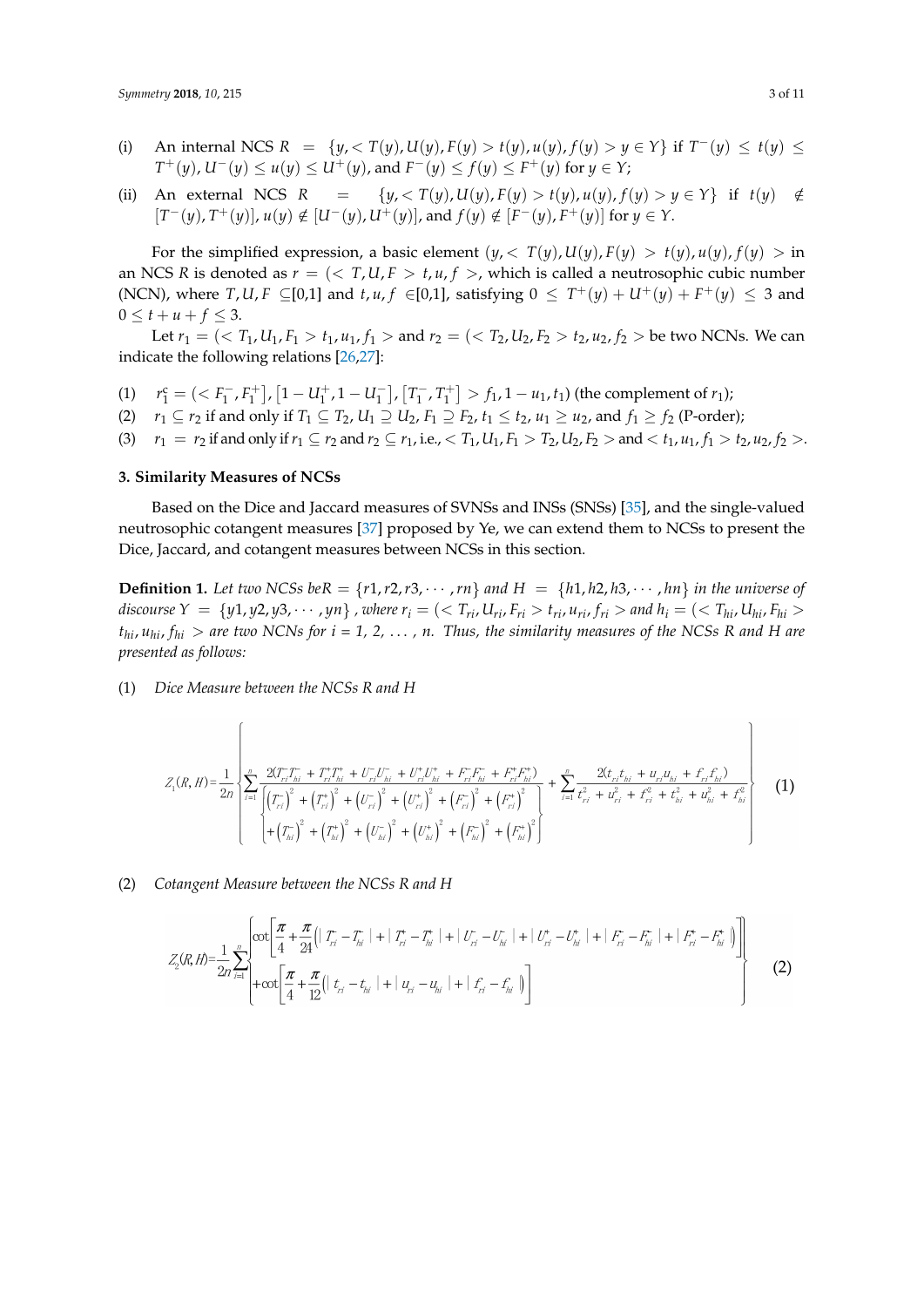# (3) *Jaccard Measure between the NCSs R and H*

 $\overline{1}$ 

$$
Z_{3}(R,H) = \frac{1}{2n} \left\{ \sum_{i=1}^{n} \frac{T_{i}T_{hi}^{+} + T_{i}^{+}T_{hi}^{+} + U_{ri}^{+}U_{hi}^{-} + U_{ri}^{+}U_{hi}^{+} + F_{ri}^{+}F_{hi}^{-} + F_{ri}^{+}F_{hi}^{+}}{\left[\left(T_{ri}^{+}\right)^{2} + \left(T_{ri}^{+}\right)^{2} + \left(U_{ri}^{-}\right)^{2} + \left(U_{ri}^{+}\right)^{2} + \left(F_{ri}^{+}\right)^{2} + \left(F_{ri}^{+}\right)^{2} + \left(F_{ri}^{+}\right)^{2}}\right] + \sum_{i=1}^{n} \frac{t_{ri}t_{hi} + u_{ri}u_{hi} + t_{ri}t_{hi}}{\left[t_{ri}^{2} + u_{ri}^{2} + t_{hi}^{2} + u_{hi}^{2} + t_{hi}^{2}\right]} \right\}
$$
(3)  

$$
+ \left(T_{hi}^{-}\right)^{2} + \left(T_{hi}^{+}\right)^{2} + \left(U_{hi}^{-}\right)^{2} + \left(U_{hi}^{+}\right)^{2} + \left(F_{hi}^{-}\right)^{2} + \left(F_{hi}^{+}\right)^{2}}\right\} + \left(-t_{ri}t_{hi} - u_{ri}u_{hi} - t_{ri}t_{hi}^{-} + t_{hi}^{2}
$$

**Theorem 1.** *The three measures* $Z_m(R, H)$  *(m = 1, 2, 3) satisfy the three properties (I)–(III):* 

- *(I)*  $0 \le Z_m(R,H) \le 1;$
- $(L1)$   $Z_m(R,H) = Z_m(H,R);$

(III) 
$$
Z_m(R, H) = 1
$$
 if  $R = H$ , i.e.,  $T_{ri}$ ,  $U_{ri}$ ,  $F_{ri} > = < T_{hi}$ ,  $U_{hi}$ ,  $F_{hi} > and < t_{ri}$ ,  $u_{ri}$ ,  $f_{ri} > < t_{hi}$ ,  $u_{hi}$ ,  $f_{hi} >$ .

### **Proof.**

Firstly, we prove the properties (I)–(III) of  $Z_1(R, H)$ ).

(I) The inequality  $Z_1(R, H) \geq 0$  is obvious. Then, we only prove  $Z_1(R, H) \leq 1$ .

Based on the basic inequality  $2x_iy_i \le x_i^2 + y_i^2$  for  $i = 1, 2, ..., n$ , where  $(x_1, x_2, x_3, ..., x_n) \in R^n$ and  $(y_1, y_2, y_3, \ldots, y_n) \in R^n$ , it is extended to the NCNs, and then the following inequality is obtained:

$$
2(T_{ri}^-T_{hi}^-) \le (T_{ri}^-)^2 + (T_{hi}^-)^2
$$

When  $T_{ni}^-$  and  $T_{hi}^-$  are not equal to zero, we obtain the following inequality:

$$
\frac{2(T_{ri}^- T_{hi}^-)}{(T_{ri}^-)^2 + (T_{hi}^-)^2} \le 1
$$

Similarly, we have these inequalities  $2(T_{ri}^+T_{hi}^+) \leq (T_{ri}^+)^2 + (T_{hi}^+)$  $\left(u_{hi}^+\right)^2$ , 2 $\left(U_{ri}^-\right)_{hi}^- \leq \left(U_{ri}^-\right)$  $\binom{(-)}{ri}^2 + (U_{hi}^-)$  $\binom{-}{hi}^2$ ,  $2(U_{ri}^+ U_{hi}^+) \leq (U_{ri}^+)^2 + (U_{hi}^+)$  $\left( F_{hi}^+ \right)^2$ , 2 $\left( F_{ri}^- F_{hi}^- \right) \leq \left( F_{ri}^- \right)$  $(r_{ni}^-)^2 + (F_{hi}^-)$  $\left(F_{hi}^+\right)^2$ , and  $2(F_{ri}^+ F_{hi}^+) \leq (F_{ri}^+)^2 + (F_{hi}^+ )$  $\binom{+}{hi}^2$ .

Then, we get the following sum of the six inequalities with both sides.

$$
\begin{array}{c} 2(T_{ri}^{-}T_{hi}^{-})+2(T_{ri}^{+}T_{hi}^{+})+2(U_{ri}^{-}U_{hi}^{-})+2(U_{ri}^{+}U_{hi}^{+})+2(F_{ri}^{-}F_{hi}^{-})+2(F_{ri}^{+}F_{hi}^{+})\leq \\ \left(T_{ri}^{-}\right)^{2}+\left(T_{hi}^{+}\right)^{2}+\left(T_{hi}^{+}\right)^{2}+\left(U_{ri}^{-}\right)^{2}+\left(U_{hi}^{-}\right)^{2}+\left(U_{ri}^{+}\right)^{2}+\left(U_{hi}^{+}\right)^{2}+\left(F_{ri}^{-}\right)^{2}+\left(F_{hi}^{-}\right)^{2}+\left(F_{hi}^{+}\right)^{2} \end{array}
$$

Thus, we have the following result:

$$
\frac{2(T_{ri}^-T_{hi}^-)+2(T_{ri}^+T_{hi}^+)+2(U_{ri}^-U_{hi}^-)+2(U_{ri}^+U_{hi}^+)+2(F_{ri}^-F_{hi}^-)+2(F_{ri}^+F_{hi}^+)}{\left\{\begin{array}{l} \left(T_{ri}^- \right)^2+\left(T_{hi}^- \right)^2+\left(T_{ri}^+ \right)^2+\left(T_{hi}^+ \right)^2+\left(U_{ri}^- \right)^2+\left(U_{hi}^- \right)^2 \\ +\left(U_{ri}^+ \right)^2+\left(U_{hi}^+ \right)^2+\left(F_{ri}^- \right)^2+\left(F_{hi}^- \right)^2+\left(F_{hi}^+ \right)^2+\left(F_{hi}^+ \right)^2 \end{array} \right\}} \leq 1.
$$

So, we can further get the result:

$$
\frac{1}{n}\sum_{i=1}^{n}\frac{2(T_{ri}^{-}T_{hi}^{-})+2(T_{ri}^{+}T_{hi}^{+})+2(U_{ri}^{-}U_{hi}^{-})+2(U_{ri}^{+}U_{hi}^{+})+2(F_{ri}^{-}F_{hi}^{-})+2(F_{ri}^{+}F_{hi}^{+})}{\left\{\n\begin{array}{l}\n(T_{ri}^{-})^{2}+(T_{hi}^{-})^{2}+(T_{ri}^{+})^{2}+(T_{hi}^{+})^{2}+(U_{ri}^{-})^{2}+(U_{hi}^{-})^{2} \\
+(U_{ri}^{+})^{2}+(U_{hi}^{+})^{2}+(F_{ri}^{-})^{2}+(F_{hi}^{-})^{2}+(F_{hi}^{+})^{2}\n\end{array}\n\right\}}\n\leq 1.
$$

.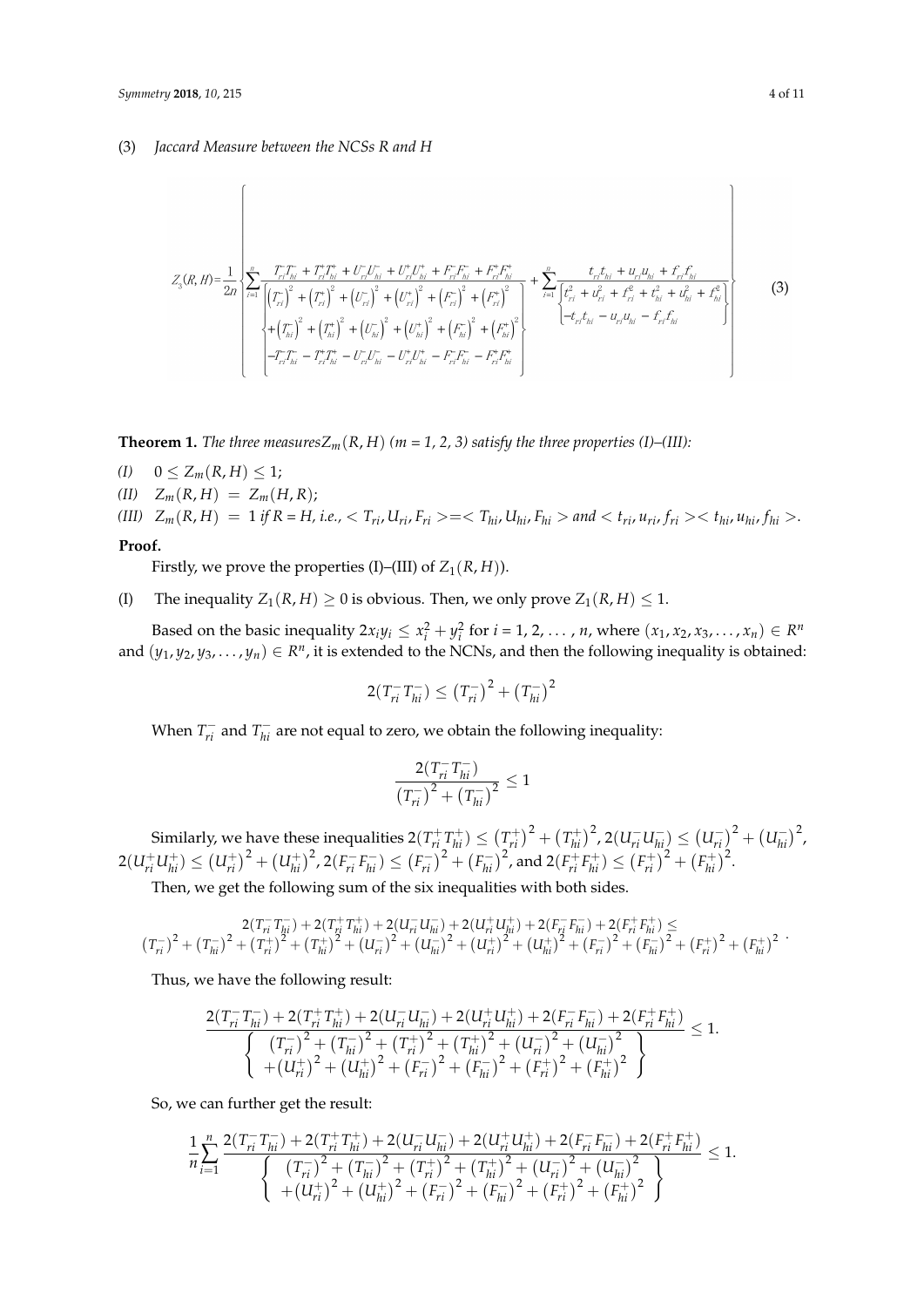Similarly, we have the following inequalities:

$$
\frac{1}{n}\sum_{i=1}^n \frac{2(t_{ri}t_{hi} + u_{ri}u_{hi} + f_{ri}f_{hi})}{t_{ri}^2 + u_{ri}^2 + f_{ri}^2 + t_{hi}^2 + u_{hi}^2 + f_{hi}^2} \le 1.
$$

Thus, we have  $Z_1(R, H) \leq 1$ , and then  $0 \leq Z_1(R, H) \leq 1$  holds.

- (II) The equality is obvious.
- (III) When  $R = H$ , we have  $\langle T_{ri}, U_{ri}, F_{ri} \rangle = \langle T_{hi}, U_{hi}, F_{hi} \rangle$  and  $\langle T_{ri}, u_{ri}, f_{ri} \rangle \langle T_{hi}, u_{hi}, f_{hi} \rangle$ . Thus  $T_{ri} = T_{hi}$ ,  $U_{ri} = U_{hi}$ ,  $F_{ri} = F_{hi}$ ,  $t_{ri} = t_{hi}$ ,  $u_{ri} = u_{hi}$ , and  $f_{ri} = f_{hi}$  for  $i = 1, 2, ..., n$ . Hence  $Z_1(R,H) = 1$  holds.

Secondly, the properties (I)–(III) of  $Z_2(R, H)$  can be proved as follows:

(I) The inequality  $0 \leq |T_{ri}^- - T_{hi}^-|$  $\left|\frac{m}{h_i}\right| \leq 1$  is obvious. Similarly, we obtain other inequalities  $0 \leq |T_{ri}^+ - T_{hi}^+|$  $|u_{hi}^+| \leq 1,$  0 ≤  $|U_{ri}^- - U_{hi}^-|$  $|U_{hi}^-| \le 1$ ,  $0 \le |U_{ri}^+ - U_{hi}^+|$  $|f_{hi}^+| \leq 1,$   $0 \leq |F_{ri}^- - F_{hi}^-|$  $\sum_{hi} \leq 1$ , and  $0 \leq |F_{ri}^+ - F_{hi}^+|$  $\vert h_{hi}^{+} \vert \leq 1$ .

Based on these inequalities, we get the inequality:

 $0 \leq |T_{ri}^- - T_{hi}^-|$  $\left| T_{hi}^+ \right| + \left| T_{ri}^+ - T_{hi}^+ \right|$  $|u_{hi}^+| + |U_{ri}^- - U_{hi}^-|$  $|u_{ni}^-| + |U_{ri}^+ - U_{hi}^+|$  $|F_{ni}^-| + |F_{ri}^- - F_{hi}^-|$  $F_{hi}^-$  +  $F_{ri}^+$  −  $F_{hi}^+$  $\vert h_i^+ \vert \leq 6$  , and then obtain the inequality:

$$
0 \le \frac{1}{24} (\left| T_{ri}^- - T_{hi}^- \right| + \left| T_{ri}^+ - T_{hi}^+ \right| + \left| U_{ri}^- - U_{hi}^- \right| + \left| U_{ri}^+ - U_{hi}^+ \right| + \left| F_{ri}^- - F_{hi}^- \right| + \left| F_{ri}^+ - F_{hi}^+ \right|) \le \frac{1}{4}
$$
  
and the following inequality:

 $0 \leq \frac{\pi}{24} (\left| T_{ri}^{-} - T_{hi}^{-} \right|)$  $\left| T_{hi}^+ \right| + \left| T_{ri}^+ - T_{hi}^+ \right|$  $|u_{hi}^+| + |U_{ri}^- - U_{hi}^-|$  $|u_{ni}^-| + |U_{ri}^+ - U_{hi}^+|$  $|F_{ni}^-| + |F_{ri}^- - F_{hi}^-|$  $F_{hi}^-$  +  $F_{ri}^+$  −  $F_{hi}^+$  $\left| \frac{n+1}{hi} \right|$ )  $\leq \frac{\pi}{4}$ . Hence, the result is obtained as follows:

 $\cot(\frac{\pi}{2}) \leq \cot[\frac{\pi}{4} + \frac{\pi}{24}(\left|T_{ri}^{-} - T_{hi}^{-}\right]$  $T_{hi}^{-}$  +  $T_{ri}^{+}$  –  $T_{hi}^{+}$  $|u_{hi}^+| + |U_{ri}^- - U_{hi}^-|$  $|U_{ni}^+|+|U_{ri}^+-U_{hi}^+|$  $F_{hi}^+$   $\Big| + \Big| F_{ri}^- - F_{hi}^ F_{hi}^-$  +  $F_{ri}^+$  −  $F_{hi}^+$  $\left[\min_{hi}^{n+1}\right] \leq \cot(\frac{\pi}{4}).$ Simplifying the above inequality, we get the simplified inequality:

$$
0 \le \cot\left[\frac{\pi}{4} + \frac{\pi}{24}\left(\left|T_{ri}^- - T_{hi}^-\right| + \left|T_{ri}^+ - T_{hi}^+\right| + \left|U_{ri}^- - U_{hi}^-\right| + \left|U_{ri}^+ - U_{hi}^+\right| + \left|F_{ri}^- - F_{hi}^-\right| + \left|F_{ri}^+ - F_{hi}^+\right|\right)\right] \le 1.
$$

Let us prove the other inequality  $0 \leq \cot \left[\frac{\pi}{4} + \frac{\pi}{12}(|t_{ri} - t_{hi}| + |u_{ri} - u_{hi}| + |f_{ri} - f_{hi}|)\right] \leq 1$ . Because there are the inequalities  $0 \le |t_{ri} - t_{hi}| \le 1$ ,  $0 \le |u_{ri} - u_{hi}| \le 1$ , and  $0 \le |f_{ri} - f_{hi}| \le 1$ , we get the inequality  $0 \le |t_{ri} - t_{hi}| + |u_{ri} - u_{hi}| + |f_{ri} - f_{hi}| \le 1$  and  $0 \le \frac{\pi}{12}(|t_{ri} - t_{hi}| + |u_{ri} - u_{hi}| + |f_{ri} - f_{hi}|) \le$  $\frac{3\pi}{12}$ , and then  $\cot(\frac{\pi}{2}) \leq \cot[\frac{\pi}{4} + \frac{\pi}{12}(|t_{ri} - t_{hi}| + |u_{ri} - u_{hi}| + |f_{ri} - f_{hi}|)] \leq \cot(\frac{\pi}{4})$ . Thus, the other form  $\frac{1}{4}$  is  $0 \le \cot\left[\frac{\pi}{4} + \frac{\pi}{12}(|t_{ri} - t_{hi}| + |u_{ri} - u_{hi}| + |f_{ri} - f_{hi}|)\right] \le 1$ . Hence  $0 \le Z_2(R, H) \le 1$  holds.

Thirdly, the properties (I)–(III) of  $Z_3(R, H)$  can be proved below.

Based on the inequality  $xy \leq x^2 + y^2 - xy$ , we get such an inequality  $T_{ri}^- T_{hi}^- \leq (T_{ri}^-)$  $\left(T_{hi}^{-}\right)^2 + \left(T_{hi}^{-}\right)$  $\left(\frac{r}{hi}\right)^2 - T_{ri}^- T_{hi}^-$ . When  $T_{ni}^-$  and  $T_{hi}^-$  are not equal to zero, we obtain the inequality:

$$
\frac{T_{ri}^- T_{hi}^-}{\left(T_{ri}^-\right)^2 + \left(T_{hi}^-\right)^2 - T_{ri}^- T_{hi}^-} \le 1.
$$

Thus, we can get the following inequality:

$$
\frac{T_{ri}^{-}T_{hi}^{-}+T_{ri}^{+}T_{hi}^{+}+U_{ri}^{-}U_{hi}^{-}+U_{ri}^{+}U_{hi}^{+}+F_{ri}^{-}F_{hi}^{-}+F_{ri}^{+}F_{hi}^{+}}{\left\{\begin{array}{l} \left(T_{ri}^{-}\right)^{2}+\left(T_{ri}^{+}\right)^{2}+\left(U_{ri}^{-}\right)^{2}+\left(U_{ri}^{+}\right)^{2}+\left(F_{ri}^{-}\right)^{2}+\left(F_{ri}^{+}\right)^{2}\\ +\left(T_{hi}^{-}\right)^{2}+\left(T_{hi}^{+}\right)^{2}+\left(U_{hi}^{-}\right)^{2}+\left(U_{hi}^{+}\right)^{2}+\left(F_{hi}^{-}\right)^{2}+\left(F_{hi}^{+}\right)^{2}}{\displaystyle -T_{ri}^{-}T_{hi}^{-}-T_{ri}^{+}T_{hi}^{+}-U_{ri}^{-}U_{hi}^{-}-U_{ri}^{+}U_{hi}^{+}-F_{ri}^{-}F_{hi}^{-}-F_{ri}^{+}F_{hi}^{+}}\end{array}\right\}}\leq1.
$$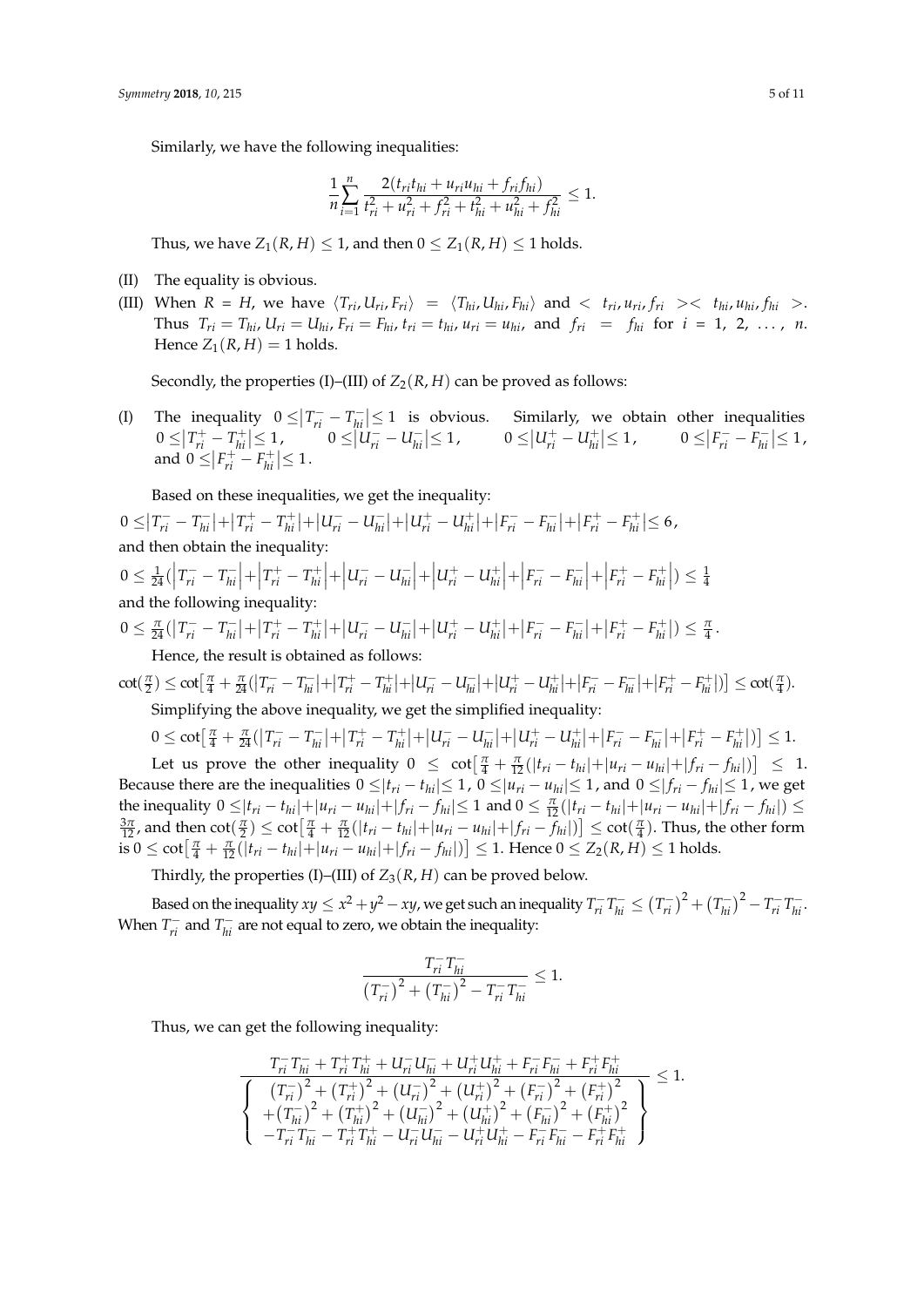$$
\left\{\begin{array}{l} \left|\sum_{i=1}^{n}\frac{T_{i1}T_{hi}^*+T_{ri}^*T_{hi}^*+U_{ri}^*U_{hi}^*+U_{ri}^*U_{hi}^*+F_{ri}^*F_{hi}^*+F_{ri}^*F_{hi}^*}{\left|\left(T_{ii}^*\right)^2+\left(T_{ri}^*\right)^2+\left(U_{ri}^*\right)^2+\left(U_{ri}^*\right)^2+\left(F_{ri}^*\right)^2+\left(F_{ri}^*\right)^2\right|^2\right|}+\sum_{i=1}^{n}\frac{t_{ri}t_{hi}+u_{ri}u_{hi}+f_{ri}^*f_{hi}}{t_{ri}^2+t_{hi}^2+t_{hi}^2+t_{ri}^*u_{hi}-t_{ri}t_{hi}-t_{ri}t_{hi}}-t_{ri}^*t_{hi}^2\leq 2n\left(\frac{t_{hi}^*+t_{hi}^*+t_{hi}^*+t_{hi}^*+t_{hi}^*+t_{hi}^*+t_{hi}^*+t_{hi}^*+t_{hi}^*+t_{hi}^*+t_{hi}^*+t_{hi}^*+t_{hi}^*+t_{hi}^*t_{hi}-t_{ri}t_{hi}^*}{t_{hi}^2+t_{hi}^2+t_{hi}^*-t_{hi}^*t_{hi}-t_{ri}^*t_{hi}-t_{ri}^*t_{hi}^*+t_{hi}^*t_{hi}^*}\right\}\leq 2n\left(\frac{t_{hi}^*+t_{hi}^*+t_{hi}^*+t_{hi}^*+t_{hi}^*+t_{hi}^*+t_{hi}^*+t_{hi}^*+t_{hi}^*+t_{hi}^*+t_{hi}^*+t_{hi}^*+t_{hi}^*+t_{hi}^*+t_{hi}^*+t_{hi}^*+t_{hi}^*+t_{hi}^*+t_{hi}^*+t_{hi}^*t_{hi}^*+t_{hi}^*t_{hi}^*+t_{hi}^*t_{hi}^*+t_{hi}^*t_{hi}^*+t_{hi}^*t_{hi}^*+t_{hi}^*t_{hi}^*+t_{hi}^*t_{hi}^*+t_{hi}^*t_{hi}^*+t_{hi}^*t_{hi}^*+t_{hi}^*t_{hi}^*+t_{hi}^*t_{hi}^*+t_{hi}^*t_{hi
$$

Thus, we have  $Z_3(R, H) \leq 1$ . Then,  $0 \leq Z_3(R, H) \leq 1$  holds.

If we consider  $\theta = {\theta_1, \theta_2, \dots, \theta_n}$  as the weights of the elements  $r_i$  and  $h_i$  with  $\theta_i \in [0, 1]$  and  $\sum_{i=1}^{n} \theta_i = 1$ , the corresponding three measures  $Z_{\theta m}(R, H)$  (*m* = 1, 2, 3) are given as follows:

$$
Z_{\theta1}(R,H) = \frac{1}{2} \left\{ \sum_{i=1}^{n} \theta_{i} \frac{2(T_{i1}T_{hi} + T_{i1}^{+}T_{hi} + U_{i1}U_{hi} + U_{i1}^{+}U_{hi} + F_{i1}^{+}F_{hi} + F_{i1}^{+}F_{hi}^{+})}{\left[ \left(T_{ri}^{+}\right)^{2} + \left(T_{ri}^{+}\right)^{2} + \left(U_{ri}^{-}\right)^{2} + \left(U_{ri}^{+}\right)^{2} + \left(F_{ri}^{+}\right)^{2} + \left(F_{ri}^{+}\right)^{2} + \left(F_{ri}^{+}\right)^{2} \right]} + \sum_{i=1}^{n} \theta_{i} \frac{2\langle t_{i1}t_{hi} + u_{i1}u_{hi} + t_{i1}^{+}t_{hi}^{+} \rangle}{t_{i1}^{2} + t_{hi}^{2} + t_{hi}^{2} + t_{hi}^{2}} + \frac{1}{t_{hi}^{2}} \right\}
$$
(4)

$$
Z_{\theta2}(R,H) = \frac{1}{2} \sum_{i=1}^{n} \theta_i \left\{ \frac{\cot\left[\frac{\pi}{4} + \frac{\pi}{24} \left( |T_{ri} - T_{hi}| + |T_{ri} - T_{hi}| + |U_{ri} - U_{hi}| + |U_{ri}^+ - U_{hi}^+| + |F_{ri}^- - F_{hi}^-| + |F_{ri}^+ - F_{hi}^+| \right) \right]}{+\cot\left[\frac{\pi}{4} + \frac{\pi}{12} \left( |T_{ri} - T_{hi}| + |U_{ri} - U_{hi}| + |F_{ri} - F_{hi}| \right) \right]} \right\}
$$
(5)

$$
Z_{\theta\theta}(R,H) = \frac{1}{2} \left\{ \sum_{i=1}^{n} \theta_{i} \frac{T_{ri}^{-T_{hi}} + T_{ri}^{+} T_{hi}^{+} + U_{ri}^{-} U_{hi}^{-} + U_{ri}^{+} U_{hi}^{+} + F_{ri}^{-} F_{hi}^{-} + F_{ri}^{+} F_{hi}^{+}}{\left[ (T_{ri}^{-})^{2} + (T_{ri}^{+})^{2} + (U_{ri}^{-})^{2} + (U_{ri}^{+})^{2} + (F_{ri}^{-})^{2} + (F_{hi}^{+})^{2} \right]} + \sum_{i=1}^{n} \theta_{i} \frac{t_{ri} t_{hi} + u_{ri} u_{hi} + f_{ri}^{2} t_{hi}}{\left[ t_{ri}^{2} + u_{ri}^{2} + t_{hi}^{2} + t_{hi}^{2} + t_{hi}^{2} \right]} \right\}
$$
(6)  
+
$$
\left( -T_{ri}^{-}T_{hi}^{-} - T_{ri}^{+} T_{hi}^{+} - U_{ri}^{-} U_{hi}^{-} - U_{ri}^{+} U_{hi}^{+} - F_{ri}^{-} F_{hi}^{-} - F_{ri}^{+} F_{hi}^{+} \right\}
$$

Obviously, the three measures  $Z_{\theta m}(R, H)$  ( $m = 1, 2, 3$ ) also conform to the following properties (I)–(III):

- (I)  $0 \le Z_{\theta m}(R, H) \le 1;$
- $\langle \text{II} \rangle$   $Z_{\theta m}(R,H) = Z_{\theta m}(H,R);$

(III) 
$$
Z_{\theta m}(R, H) = 1
$$
 if  $R = H$ , i.e.,  $\langle t_{ri}, u_{ri}, f_{ri} \rangle = \langle t_{hi}, u_{hi}, f_{hi} \rangle$  and  $\langle T_{ri}, U_{ri}, F_{ri} \rangle = \langle T_{hi}, U_{hi}, F_{hi} \rangle$ .

The proofs of the three properties are similar, so we omitted them here.

 $\overline{ }$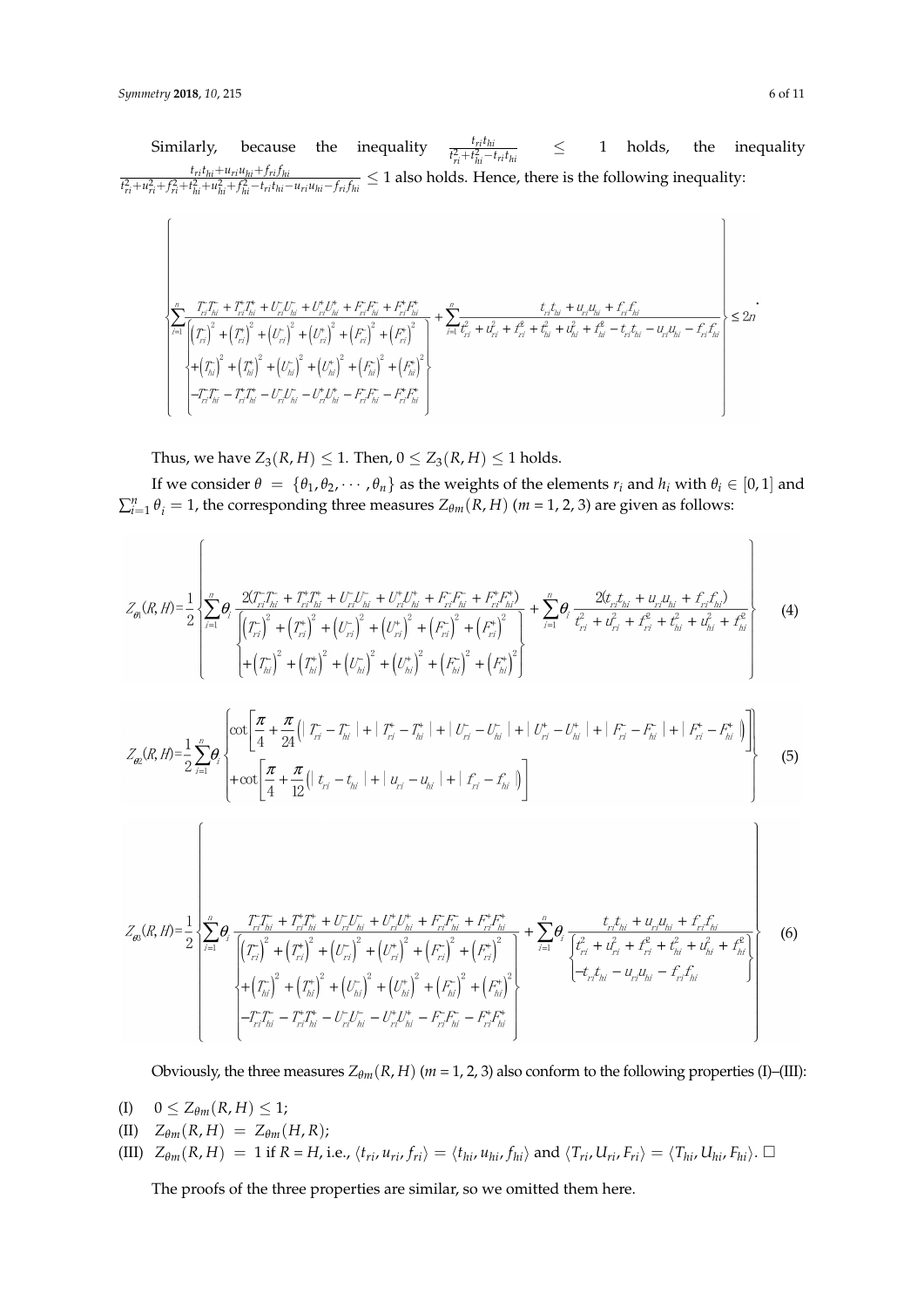### <span id="page-6-0"></span>**4. MADM Method Using the Proposed Measures of NCSs**

The proposed weighted measures of NCSs are applied in MADM problems with NCSs in this section.

In a MADM problem, there are the set of *m* alternatives  $R = \{R_1, R_2, \dots, R_m\}$  and the set of *n* attributes  $B = \{B_1, B_2, \dots, B_n\}$ . Then, the weight of the attributes  $\theta_t$  with  $\theta_t \in [0,1]$  and  $\sum_{t=1}^n \theta_t = 1$  is considered. The evaluation information of each alternative on each attribute in the MADM problem can be represented by a NCN  $r_{st} = (T_{st}, U_{st}, F_{st} >, < t_{st}, u_{st}, f_{st} >)$   $(t = 1, 2, ..., n; s = 1, 2, ...,$ *m*) with  $T_{st}$ ,  $U_{st}$ ,  $F_{st}$  ⊆ [0, 1] and  $t_{st}$ ,  $u_{st}$ ,  $f_{st}$  ⊆ [0, 1]. So, the decision matrix with neutrosophic cubic information can be expressed as  $R = (r_{st})_{m \times n}$ . Thus the decision procedures are listed in the following:

**Step 1:** By considering the benefit and cost types of attributes, setup an ideal solution (ideal alternative)  $r^* = \{r_1^*, r_2^*, \cdots, r_n^*\}$ , where the desired NCNs  $r_t^*(t = 1, 2, \ldots, n)$  are expressed by

$$
r_t^* = \left(\begin{array}{c} <[\max_s(T_{st}^-), \max_s(T_{st}^+)], [\min_s(U_{st}^-), \min_s(U_{st}^+)],\\ [\min_s(F_{st}^-), \min_s(F_{st}^+)]>, <\max_s(t_{st}), \min_s(u_{st}), \min_s(f_{st})> \end{array}\right)
$$
 for the benefit attributes

or

$$
r^*_t=\left(\begin{array}{c} <[\min_{s}(T_{st}^-),\min_{s}(T_{st}^+)],[\max_{s}(U_{st}^-),\max_{s}(U_{st}^+)],[\max_{s}(F_{st}^-),\max_{s}(F_{st}^+)]>,\\ <\min_{s}(t_{st}),\max_{s}(u_{st}),\max_{s}(f_{st})> \end{array}\right) \text{ for the cost attributes.}
$$

**Step 2:** Compute the measure value between an alternative  $R_s$  ( $s = 1, 2, ..., m$ ) and the ideal solution *R*<sup>\*</sup> by using Equation (4) or Equation (5) or Equation (6), and then obtain the values of  $Z_{\theta1}(R_s, R^*)$  or  $Z_{\theta 2}(R_s, R^*)$  or  $Z_{\theta 3}(R_s, R^*)$  (*s* = 1, 2, . . . , *m*).

**Step 3:** Corresponding to the measure values of  $Z_{\theta1}(R_s, R^*)$  or  $Z_{\theta2}(R_s, R^*)$  or  $Z_{\theta3}(R_s, R^*)$ , rank the alternatives in descending order and choose the best one regarding the bigger measure value. **Step 4:** End.

# <span id="page-6-1"></span>**5. Decision-Making Example**

Two practical decision-making examples in real environments are given in this section to illustrate the applications of the developed MADM method in an NCS setting.

#### *5.1. Practical Example 1*

We consider the practical decision-making example adapted from Reference [\[30\]](#page-10-9) for convenient comparison. Suppose that a sum of money is invested by an investment company for one of four potential alternatives: *R*<sup>1</sup> (a food company), *R*<sup>2</sup> (a transportation company), *R*<sup>3</sup> (a software company), and *R*<sup>4</sup> (a manufacturing company). Then the four alternatives are evaluated over the set of the three attributes: *H*<sub>1</sub> (the potential risk as the benefit type), *H*<sub>2</sub> (the growth as the benefit type), and *H*<sub>3</sub> (the environmental impact as the cost type). Then the importance of the three attributes is indicated by the weight vector  $\theta$  = (0.32, 0.38, 0.3). The evaluation values of the four alternatives over the three attributes are given by NCSs  $r_{st} = (2r_{st}, U_{st}, F_{st} > 0, 1/r_{st} > 0)$  (*t* = 1, 2, 3; *s* = 1, 2, 3, 4). Thus, the neutrosophic cubic decision matrix can be constructed as follows:

```
R = (r_{st})_{4\times3}=
    \left[ \begin{array}{l} \langle \leq 0.5, 0.4 \rangle \leq 0.3 \end{array} \right], [0.1, 0.3], [0.2, 0.4] >, \lt 0.6, 0.2, 0.3 > \left[ \begin{array}{l} \langle \leq 0.5, 0.6 \rangle \end{array}, [0.1, 0.3], [0.2, 0.4] >, \lt 0.6, 0.2, 0.3 > \left[ \begin{array}{l} \langle \leq 0.6, 0.8 \rangle \end{array} \right], [0.2

(< [0.6, 0.8], [0.1, 0.2], [0.2, 0.3] >, < 0.7, 0.1, 0.2 >) (< [0.6, 0.7], [0.1, 0.2], [0.2, 0.3] >, < 0.6, 0.1, 0.2 >) (< [0.6, 0.7], [0.3, 0.4], [0.1, 0.2] >, < 0.7, 0.4, 0.1 >)
    \left\{ \begin{array}{l} (1,0,0,0) \in (0.7,0.8], [0.1,0.2] \times (0.8,0.1,0.2) \times (0.8,0.1,0.2) \times (0.8,0.1,0.2) \times (0.8,0.1,0.2) \times (0.8,0.1,0.2) \times (0.8,0.1,0.2) \times (0.8,0.1,0.2) \times (0.8,0.1,0.2) \times (0.8,0.1,0.2) \times (0.8,0.1,0.2) \times (0.8,0.1,0.2) \times (0.8,0.1,0.2)(< [0.4, 0.6], [0.2, 0.3], [0.1, 0.3] > , < 0.6, 0.2, 0.2 >) (< [0.5, 0.6], [0.2, 0.3], [0.3, 0.4] > , < 0.6, 0.3, 0.4 >) (< [0.5, 0.7], [0.2, 0.3], [0.3, 0.4] > , < 0.6, 0.2, 0.3 >)L
                                                                                                                                                                                                                                                                    \mathbf{L}\vdash\mathbf{I}\mathbf{L}.
```
By the following steps, we use the proposed MADM method to judge which one is the best investment under an NCS environment.

First, when the ideal NCNs  $r_t^*(t = 1, 2, 3)$  of three attributes  $H_1$ ,  $H_2$ ,  $H_3$  are obtained by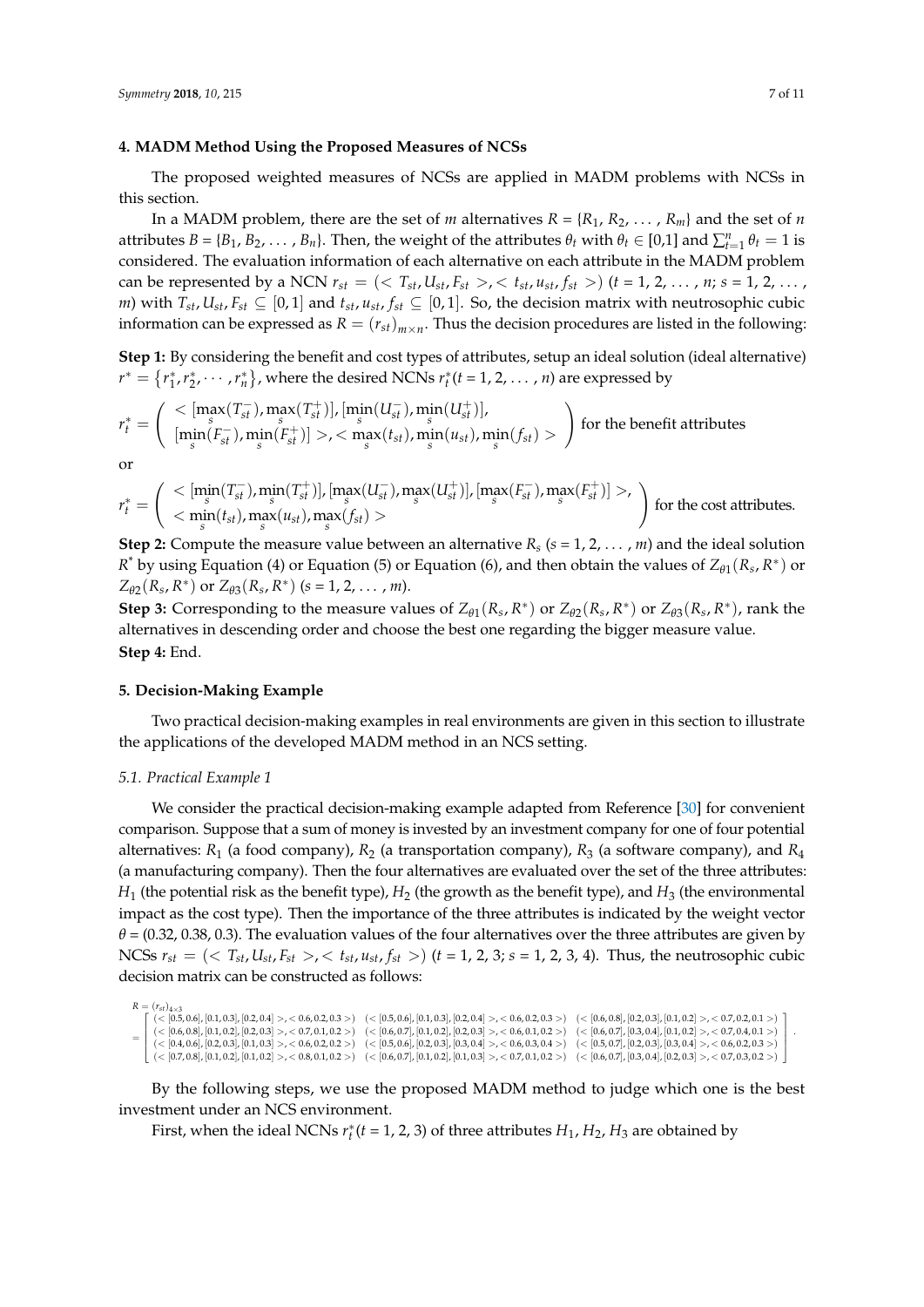$$
r_t^* = \left( \begin{array}{c} \langle \left[\max_s(T_{st}^-),\max_s(T_{st}^+) \right], \left[\min_s(U_{st}^-),\min_s(U_{st}^+) \right], \left[\min_s(F_{st}^-),\min_s(F_{st}^+) \right] \rangle, \\ \langle \left[\max_s(t_{st}),\min_s(u_{st}),\min_s(f_{st}) \right] \rangle \end{array} \right) \text{ for the benefit attributes } H_1, H_2
$$

or

$$
r_t^* = \left(\begin{array}{cc} <[\min_s(T_{st}^-),\min_s(T_{st}^+)], [\max_s(U_{st}^-),\max_s(U_{st}^+)], [\max_s(F_{st}^-),\max_s(F_{st}^+)]>, \\ <\min_s(u_{st}), \max_s(u_{st}), \max_s(f_{st})> \end{array}\right) \text{ for the cost}
$$

attribute  $H_3$ .

We can obtain an ideal solution (an ideal alternative) as follows:

$$
R^* = \{r_1^*, r_2^*, r_3^*\} = \left\{\begin{array}{l}(<[0.7, 0.8], [0.1, 0.2], [0.1, 0.2]>, <0.8, 0.1, 0.2>),\\ (<[0.6, 0.7], [0.1, 0.2], [0.1, 0.3]>, <0.7, 0.1, 0.2>),\\ (<[0.5, 0.7], [0.3, 0.4], [0.3, 0.4]>, <0.6, 0.4, 0.3>)\end{array}\right\}.
$$

<span id="page-7-0"></span>Second, by Equation (4) or Equation (5) or Equation (6), we compute the measure value between an alternative  $R_s$  (*s* = 1, 2, 3, 4) and the ideal solution  $R^*$ . Then the measure values of  $Z_{\theta 1}(R_s, R^*)$  or  $Z_{\theta 2}(R_s, R^*)$  or  $Z_{\theta 3}(R_s, R^*)$  (*s* = 1, 2, 3, 4) and the ranking of the alternatives are indicated in Table [1.](#page-7-0)

**Table 1.** Measure results between the two NCSs *Rs* and *R\** and ranking.

| $Z_{\theta m}(R_s, R^*)$                        | <b>Measure Result</b>       | Ranking                 | The Best One    |
|-------------------------------------------------|-----------------------------|-------------------------|-----------------|
| $Z_{\theta}$ 1(R <sub>s</sub> ,R <sup>*</sup> ) | 0.9517,0.9822,0.9498,0.9945 | $Z_4 > Z_2 > Z_1 > Z_3$ | $\mathcal{L}_4$ |
| $Z_{\theta2}(R_s, R^*)$                         | 0.8246,0.9248,0.8474,0.9668 | $Z_4 > Z_2 > Z_3 > Z_1$ | $Z_4$           |
| $Z_{\theta}$ 3(R <sub>s</sub> ,R <sup>*</sup> ) | 0.9085,0.9654,0.9054,0.9893 | $Z_4 > Z_2 > Z_1 > Z_3$ | $Z_4$           |

According to the results of Table [1,](#page-7-0) the two alternatives  $Z_4$  and  $Z_2$  have the same ranking orders in all the measures, and  $Z_4$  is the best choice.

#### *5.2. Related Comparison*

For convenient comparison, we select the MADM method introduced in the literature [\[30\]](#page-10-9) as the related comparison. Then, we can get the measure values between  $R_s$  and  $R^*$  by the cosine measure *Sws*(*R<sup>s</sup>* ,*R\**) (*s* = 1, 2, 3, 4) in [\[30\]](#page-10-9), the standard deviation (SD), and the best choice, which are given in Table [2.](#page-7-1) Obviously, the SD values of our measures are bigger than the SD values of existing cosine measures. Therefore, our measures not only have good discrimination, but also get the same as the best choice  $(Z_4)$ , while existing cosine measures [\[30\]](#page-10-9) indicate the different best choices  $(Z_4 \text{ or } Z_2)$ . Thus, our measures have better decision-making robustness and discrimination than existing cosine measures [\[30\]](#page-10-9).

**Table 2.** Related comparison of our measure results with existing cosine measure results.

<span id="page-7-1"></span>

| Measure                                         | <b>Measure Value</b>           | <b>Ranking Order</b>    | <b>SD</b> | The Best One |
|-------------------------------------------------|--------------------------------|-------------------------|-----------|--------------|
| $Z_{\theta}$ 1(R <sub>s</sub> ,R <sup>*</sup> ) | 0.9945,0.9822,0.9517,0.9498    | $Z_4 > Z_2 > Z_1 > Z_3$ | 0.0193    | $Z_4$        |
| $Z_{\theta2}(R_s, R^*)$                         | 0.9668,0.9248,0.8474,0.8246    | $Z_4 > Z_2 > Z_3 > Z_1$ | 0.0574    | $Z_4$        |
| $Z_{\theta}$ 3( $R_s$ , $R^*$ )                 | 0.9085,0.9654,0.9054,0.9893    | $Z_4 > Z_2 > Z_1 > Z_3$ | 0.0362    | $Z_4$        |
| $S_{w1}(R_1,R^*)$ [30]                          | 0.9451, 0.9794, 0.9524, 0.9846 | $Z_4 > Z_2 > Z_3 > Z_1$ | 0.0169    | $Z_4$        |
| $S_{uv2}(R_2,R^*)$ [30]                         | 0.9700, 0.9906, 0.9732, 0.9877 | $Z_2 > Z_4 > Z_3 > Z_1$ | 0.0089    | $Z_2$        |
| $S_{w2}(R_2,R^*)$ [30]                          | 0.9867, 0.9942, 0.9877, 0.9968 | $Z_4 > Z_2 > Z_3 > Z_1$ | 0.0043    | Z4           |

# *5.3. Practical Example 2*

Further, we give a real case about a punching machine to clearly demonstrate the usefulness of the proposed measures. There are four alternatives (design schemes), *R*1, *R*2, *R*3, and *R*<sup>4</sup> in Table [3.](#page-8-0) Then the four alternatives are evaluated over the set of three attributes:  $H_1$  (manufacturing cost),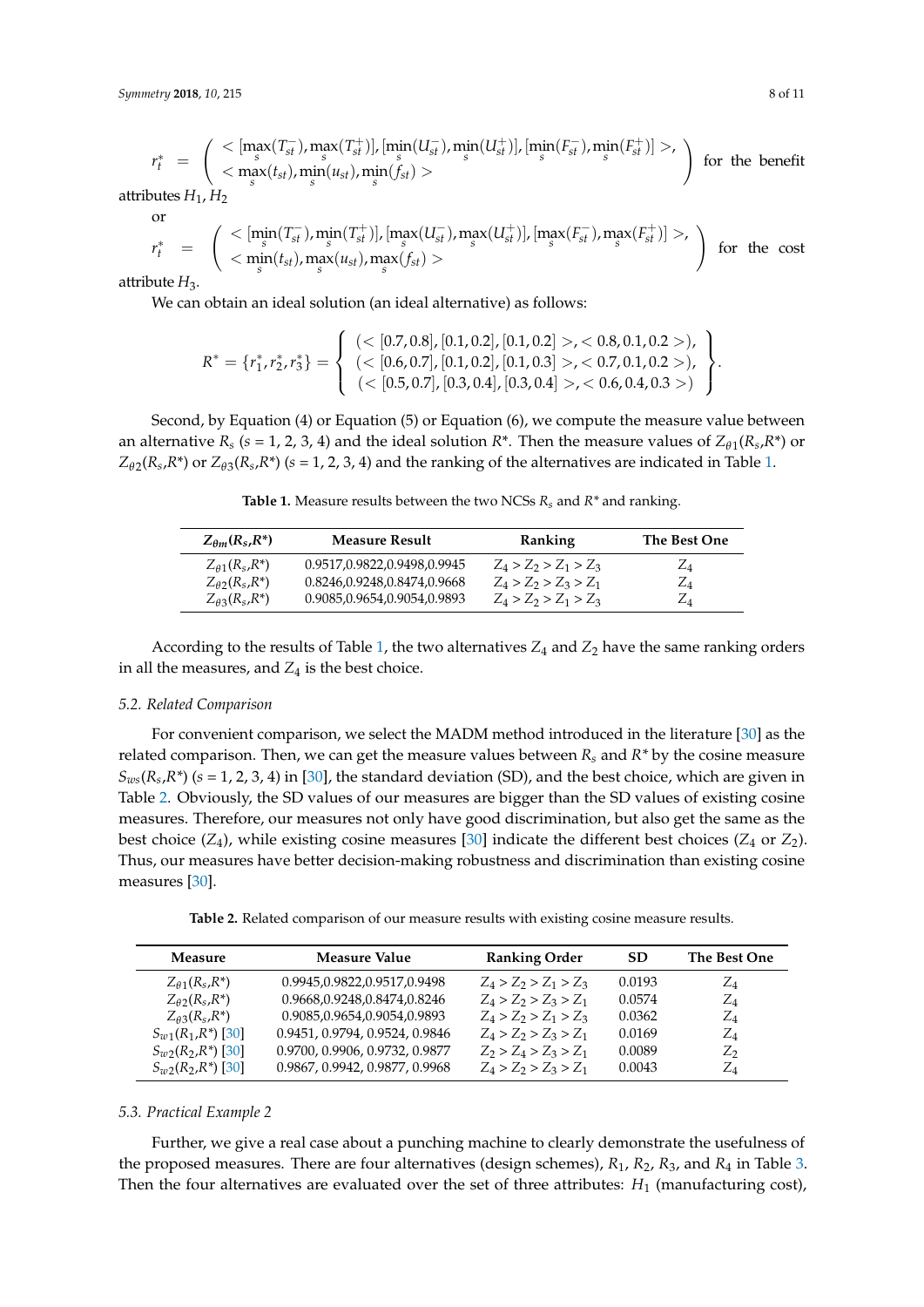*H*<sup>2</sup> (structure complexity), and *H*<sup>3</sup> (reliability). Then, the importance of the three attributes is indicated by the weight vector  $\theta$  = (0.36, 0.3, 0.34). By the suitable evaluation of the four alternatives over the three attributes regarding NCNs  $r_{st} = \left( \langle T_{st}, U_{st}, F_{st} \rangle, \langle t_{st}, u_{st}, f_{st} \rangle \right)$  ( $t = 1, 2, 3; s = 1, 2, 3, 4$ ), the neutrosophic cubic decision matrix which is adapted from the literature [\[23\]](#page-10-2) can be constructed as follows:

| $R = (r_{st})_{4 \times 3}$                                                                                                                                                                                                                                                                                                                                                                    |                                                                                                                                                                                                                                                                                                    |
|------------------------------------------------------------------------------------------------------------------------------------------------------------------------------------------------------------------------------------------------------------------------------------------------------------------------------------------------------------------------------------------------|----------------------------------------------------------------------------------------------------------------------------------------------------------------------------------------------------------------------------------------------------------------------------------------------------|
| $\left[ \begin{array}{cc} \langle <[0.7, 0.8], [0.0, 0.2], [0.3, 0.5] > \langle <[0.7, 0.1, 0.4> \rangle \end{array} \right] \times \left[ \begin{array}{cc} \langle 0.7, 0.9], [0.0, 0.3], [0.2, 0.4] > \langle <[0.8, 0.1, 0.3> \rangle \end{array} \right] \times \left[ \begin{array}{cc} \langle 0.8, 0.9], [0.0, 0.2], [0.0, 0.4] > \langle <[0.8, 0.4] > \langle <[0.8, 0.4] > \langle$ |                                                                                                                                                                                                                                                                                                    |
|                                                                                                                                                                                                                                                                                                                                                                                                | $\left\{ \begin{array}{l} \ (<[0.6,0.8]\ , [0.0,0.2]\ , [0.4,0.6] >\ ,\ <0.70, 0.1, 0.5> \end{array} \right\} \left.\ (<[0.7,0.8]\ , [0.0,0.3]\ , [0.0,0.2] >\ ,\ <0.75, 0.1, 0.1> \right\} \left.\ (<[0.7,0.8]\ , [0.0,0.2]\ , [0.0,0.2] >\ ,\ <0.80, 0.1, 0.1> \right\} \right.\nonumber$        |
|                                                                                                                                                                                                                                                                                                                                                                                                | $([0.7, 0.9], [0.1, 0.3], [0.2, 0.4] > , <0.80, 0.2, 0.3> ([0.7, 0.8], [0.0, 0.2], [0.1, 0.3] > , <0.78, 0.1, 0.2> ([0.7, 0.9], [0.1, 0.3], [0.1, 0.3] > , <0.80, 0.2, 0.2>$                                                                                                                       |
|                                                                                                                                                                                                                                                                                                                                                                                                | $\left( \begin{array}{cc} \langle \in [0.8,1.0], [0.0,0.2], [0.1,0.3] \end{array} \right)$ $>$ $\langle \in [0.9,0.9], [0.0,0.2], [0.0,0.2], [0.0,0.2] \end{array} \right)$ $\left( \leq [0.8,0.9], [0.0,0.2], [0.0,0.2], [0.2,0.4] \right)$ $\langle \in [0.8,0.9], [0.0,0.2], [0.2,0.4] \right)$ |

**Table 3.** Four alternatives (design schemes) of a punching machine [\[23\]](#page-10-2).

<span id="page-8-0"></span>

| Alternative                         | $R_1$                  | R <sub>2</sub>                | $R_3$                         | R4                     |
|-------------------------------------|------------------------|-------------------------------|-------------------------------|------------------------|
| Reducing mechanism                  | Gear reducer           | Gear head motor               | Gear reducer                  | Gear head motor        |
| Punching mechanism                  | Crank-slider mechanism | Six bar<br>punching mechanism | Six bar<br>punching mechanism | Crank-slider mechanism |
| Dial feed<br>intermittent mechanism | Sheave mechanism       |                               | Ratchet feed mechanism        |                        |

By the following steps, we use the proposed MADM method to judge which one is the best design scheme under an NCS environment.

First, because we use a suitable evaluation of the four alternatives over the three attributes, all the benefit attributes are given in this decision problem. Thus, when the ideal NCNs  $r_t^*(t = 1, 2, 3)$  of the three attributes  $H_1$ ,  $H_2$ ,  $H_3$  are obtained by

 $r_t^* =$  $\Big( \text{ } <[\max_{s}(T_{st}^-),\max_{s}(T_{st}^+)], [\min_{s}(U_{st}^-),\min_{s}(U_{st}^+)] , [\min_{s}(F_{st}^-),\min_{s}(F_{st}^+)]>,$  $<$  m<sub>s</sub>  $(x<sub>st</sub>)$ , m<sub>s</sub>  $(n<sub>st</sub>)$ , m<sub>s</sub>  $(n<sub>st</sub>)$  >  $\setminus$ , we can obtain an

ideal solution (an ideal alternative) as follows:

$$
R^* = \{r_1^*, r_2^*, r_3^*\} = \left\{\begin{array}{l}(<[0.8, 1.0], [0.0, 0.2], [0.1, 0.3]>, <0.90, 0.1, 0.2>),\\(<[0.8, 0.9], [0.0, 0.2], [0.0, 0.2]>, <0.85, 0.1, 0.1>),\\(<[0.8, 0.9], [0.0, 0.2], [0.0, 0.2]>, <0.85, 0.1, 0.1>)\end{array}\right\}
$$

<span id="page-8-1"></span>According to Equation (4) or Equation (5) or Equation (6), we can obtain the measure values of  $Z_{\theta1}(R_s, R^*)$  or  $Z_{\theta2}(R_s, R^*)$  or  $Z_{\theta3}(R_s, R^*)$  ( $s = 1, 2, 3, 4$ ) and the ranking of all the alternatives, which are indicated in Table [4.](#page-8-1)

**Table 4.** Measure values between the two NCSs *Rs* and *R\** and ranking.

| $Z_{\theta m}(R_s, R^*)$                        | Measure Value               | Ranking                 | The Best One |
|-------------------------------------------------|-----------------------------|-------------------------|--------------|
| $Z_{\theta}$ 1(R <sub>s</sub> ,R <sup>*</sup> ) | 0.9683,0.9704,0.9847,0.9924 | $Z_4 > Z_3 > Z_2 > Z_1$ | $Z_4$        |
| $Z_{\theta2}(R_s, R^*)$                         | 0.8652,0.8937,0.8813,0.9701 | $Z_4 > Z_2 > Z_3 > Z_1$ | $Z_4$        |
| $Z_{\theta}$ 3( $R_s$ , $R^*$ )                 | 0.9386,0.9445,0.9699,0.9853 | $Z_4 > Z_3 > Z_2 > Z_1$ | ZΔ           |

According to the decision results in Table [4,](#page-8-1) they show that the two alternatives  $Z_4$  and  $Z_1$  have the same ranking orders in all the measures, with the best choice  $Z_4$  and the worst choice  $Z_1$ .

If we set the same importance ( $\theta$ <sup>*t*</sup> = 1/3 for *t* = 1, 2, 3) of three attributes without considering the three attribute weights, we also obtained the same ranking with the attribute weights and without considering the three attribute weights in Table [5.](#page-9-12) It is obvious that the decision results of the proposed measures imply better robustness and lower sensitivity regarding attribute weights.

.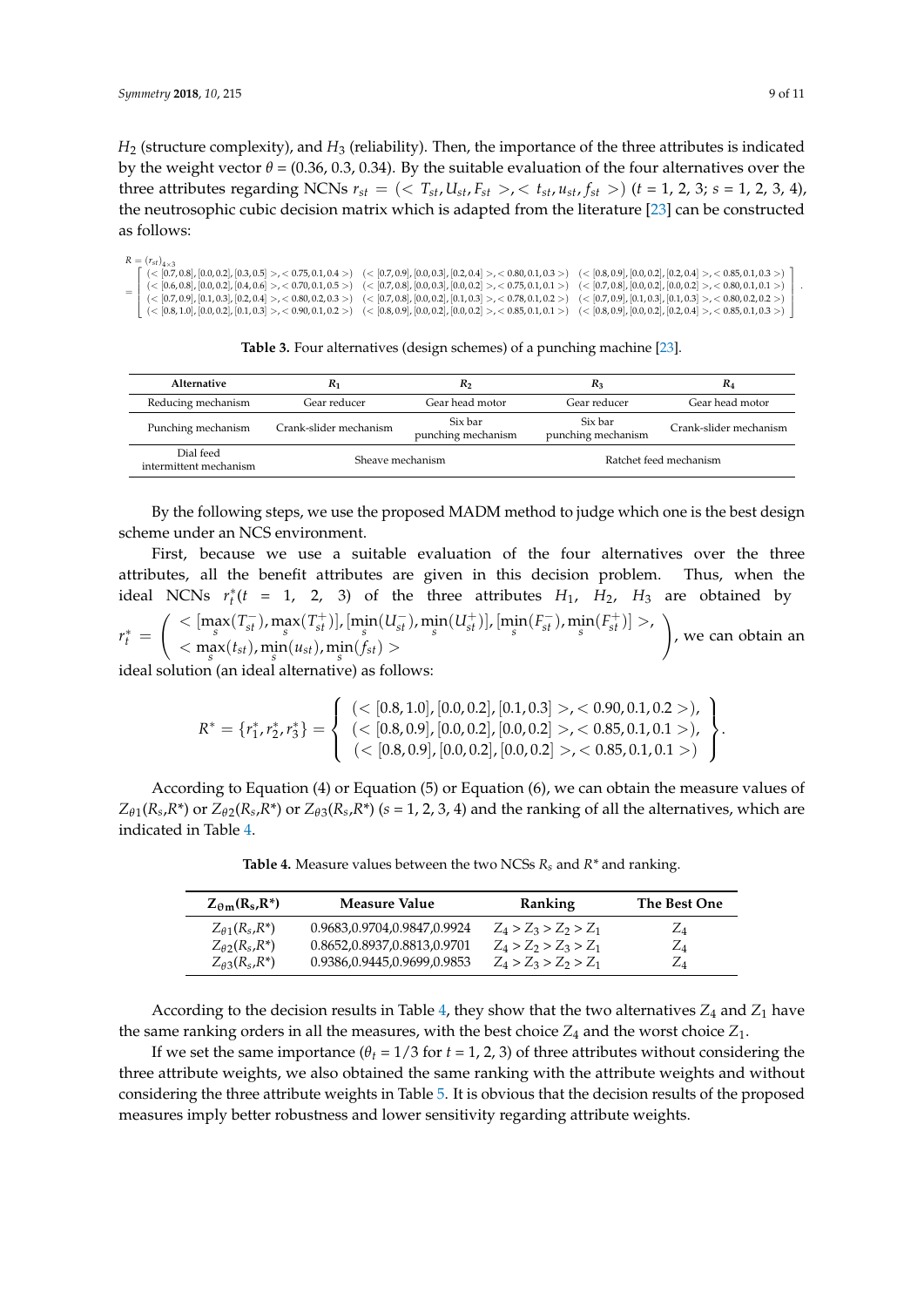<span id="page-9-12"></span>

| $Z_{\theta m}(R_s, R^*)$                        | Measure Value<br>Based on $\theta$ = (0.36, 0.3, 0.34) | Measure Value<br>Based on $\theta = (1/3, 1/3, 1/3)$ | Ranking                 | The Best One                  |
|-------------------------------------------------|--------------------------------------------------------|------------------------------------------------------|-------------------------|-------------------------------|
| $Z_{\theta 1}(R_s, R^*)$                        | 0.9683,0.9704,0.9847,0.9924                            | 0.9684,0.9697,0.9845,0.991                           | $Z_4 > Z_3 > Z_2 > Z_1$ | $Z_{4}$                       |
| $Z_{\theta2}(R_s, R^*)$                         | 0.8652,0.8937,0.8813,0.9701                            | 0.8659,0.8927,0.8795,0.966                           | $Z_4 > Z_2 > Z_3 > Z_1$ | $\mathcal{L}_\mathit{\Delta}$ |
| $Z_{\theta}$ 3(R <sub>s</sub> ,R <sup>*</sup> ) | 0.9386,0.9445,0.9699,0.9853                            | 0.9387,0.9432,0.9695,0.983                           | $Z_4 > Z_3 > Z_2 > Z_1$ | $\mathcal{L}_\mathit{\Delta}$ |

**Table 5.** Measure values based on the different weights of the three attributes and ranking.

# <span id="page-9-11"></span>**6. Conclusions**

This work proposed the Dice measure, cotangent measure, and Jaccard measure between two NCSs and discussed their properties. Then, we developed a MADM method based on one of three measures and applied it in real cases with neutrosophic cubic information. By comparison with an existing related MADM method, the proposed measures imply better robustness and lower sensitivity regarding attribute weights.

In this work, our main contributions are to enrich the neutrosophic cubic similarity measures and their decision-making method under NCS environments. In future work, the developed measures will be extended to medical/fault diagnosis and image processing.

**Author Contributions:** A.T. proposed the three measures of SNSs and their MADM method, and finished the initial draft; J.Y. provided the practical decision-making examples and related comparison; B.W. supervised the research activity planning and execution; then we wrote this paper together.

**Funding:** This research received no external funding.

**Conflicts of Interest:** The authors declare no conflict of interest.

### **References**

- <span id="page-9-0"></span>1. Zadeh, L.A. Fuzzy sets. *Inf. Control* **1965**, *8*, 338–353. [\[CrossRef\]](http://dx.doi.org/10.1016/S0019-9958(65)90241-X)
- <span id="page-9-1"></span>2. Smarandache, F. *Neutrosophy: Neutrosophic Probability, Set, and Logic*; American Research Press: Rehoboth, DE, USA, 1998.
- <span id="page-9-2"></span>3. Ye, J. A multicriteria decision-making method using aggregation operators for simplified neutrosophic sets. *J. Intell. Fuzzy Syst.* **2014**, *26*, 2459–2466.
- <span id="page-9-3"></span>4. Ye, J. Multicriteria decision-making method using the correlation coefficient under single-valued neutrosophic environment. *Int. J. Gen. Syst.* **2013**, *42*, 386–394. [\[CrossRef\]](http://dx.doi.org/10.1080/03081079.2012.761609)
- 5. Liu, P.-D.; Wang, Y.-M. Multiple attribute decision-making method based on single valued neutrosophic normalized weighted Bonferroni mean. *Neural Comput. Appl.* **2014**, *25*, 2001–2010. [\[CrossRef\]](http://dx.doi.org/10.1007/s00521-014-1688-8)
- 6. Liu, P.D.; Wang, Y.M. Interval neutrosophic prioritized OWA operator and its application to multiple attribute decision making. *J. Sci. Complex.* **2016**, *29*, 681–697. [\[CrossRef\]](http://dx.doi.org/10.1007/s11424-015-4010-7)
- 7. Sahin, R. Cross-entropy measure on interval neutrosophic sets and its applications in multicriteria decision making. *Neural Comput. Appl.* **2017**, *28*, 1177–1187. [\[CrossRef\]](http://dx.doi.org/10.1007/s00521-015-2131-5)
- <span id="page-9-4"></span>8. Stanujkic, D.; Zavadskas, E.K.; Smarandache, F.; Brauers, W.K.M.; Karabasevic, D. A neutrosophic extension of the MULTIMOORA method. *Informatica* **2017**, *28*, 181–192. [\[CrossRef\]](http://dx.doi.org/10.15388/Informatica.2017.125)
- <span id="page-9-5"></span>9. Ye, J. Improved cosine similarity measures of simplified neutrosophic sets for medical diagnoses. *Artif. Intell. Med.* **2015**, *63*, 171–179. [\[CrossRef\]](http://dx.doi.org/10.1016/j.artmed.2014.12.007) [\[PubMed\]](http://www.ncbi.nlm.nih.gov/pubmed/25704111)
- <span id="page-9-6"></span>10. Ye, J.; Fu, J. Multi-period medical diagnosis method using a single valued neutrosophic similarity measure based on tangent function. *Comput. Methods Progr. Biomed.* **2016**, *123*, 142–149. [\[CrossRef\]](http://dx.doi.org/10.1016/j.cmpb.2015.10.002) [\[PubMed\]](http://www.ncbi.nlm.nih.gov/pubmed/26506531)
- <span id="page-9-7"></span>11. Cheng, H.D.; Guo, Y. A new neutrosophic approach to image thresholding. *New Math. Nat. Comput.* **2008**, *4*, 291–308. [\[CrossRef\]](http://dx.doi.org/10.1142/S1793005708001082)
- <span id="page-9-8"></span>12. Guo, Y.; Sengur, A.; Ye, J. A novel image thresholding algorithm based on neutrosophic similarity score. *Measurement* **2014**, *58*, 175–186. [\[CrossRef\]](http://dx.doi.org/10.1016/j.measurement.2014.08.039)
- <span id="page-9-9"></span>13. Ye, J. Clustering methods using distance-based similarity measures of single-valued neutrosophic sets. *J. Intell. Syst.* **2014**, *23*, 379–389. [\[CrossRef\]](http://dx.doi.org/10.1515/jisys-2013-0091)
- <span id="page-9-10"></span>14. Ye, J. Similarity measures between interval neutrosophic sets and their applications in multicriteria decision-making. *J. Intell. Fuzzy Syst.* **2014**, *26*, 165–172.